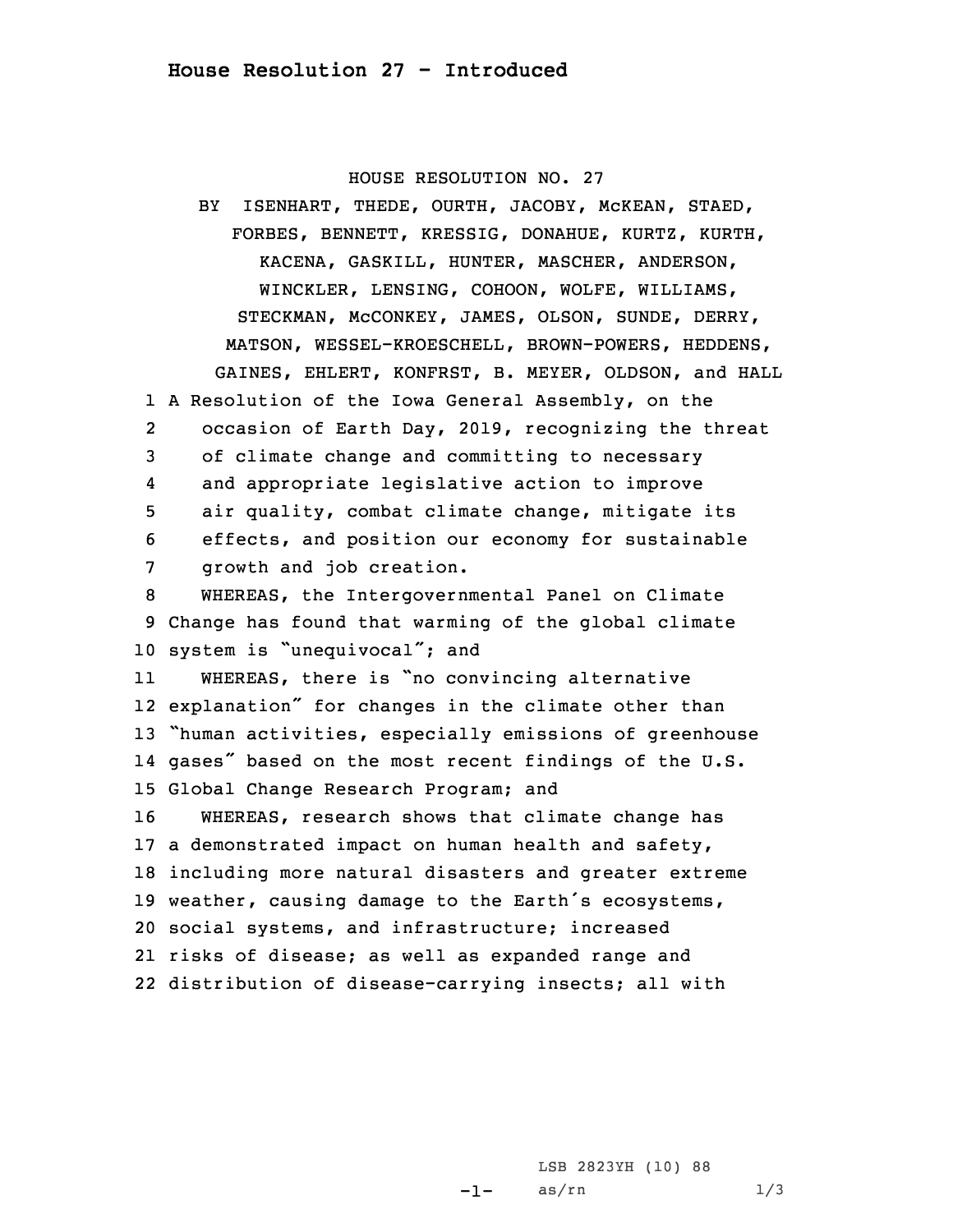1 the potential to prompt mass human migrations and

2 political destabilization that can threaten national 3 security; and

4 WHEREAS, the United States economy will decrease by 10 percent by the end of the 21st century according to the U.S. Global Change Research Program, if significant steps are not taken to address and reduce atmospheric warming; and

 WHEREAS, Iowa would be particularly impacted by crop failures, disruptions in supply chains, and <sup>a</sup> reduction in agricultural yields due to rising temperatures, severe weather, flooding, extreme heat, wildfires, and drought; and

14 WHEREAS, Iowa, producing the most corn and soybeans in the United States, could experience <sup>a</sup> 25 percent reduction in yields by the middle of the 21st century, <sup>a</sup> severe threat to the state's economy; and WHEREAS, since 2011, research scientists and educators from virtually every college and university in Iowa have produced or signed on to eight annual statements calling attention to climate impacts on the health of Iowans, the threat of increasing humidity, the dangers of drought, the multiple benefits of climate-smart agriculture, as well as designing buildings and communities for the future; NOW THEREFORE,

 BE IT RESOLVED BY THE HOUSE OF REPRESENTATIVES, That the United States Congress, Iowa General Assembly, and the Governor of Iowa commit to taking necessary and appropriate steps to mitigate and prevent the impacts

> $-2-$ LSB 2823YH (10) 88  $as/rn$  2/3